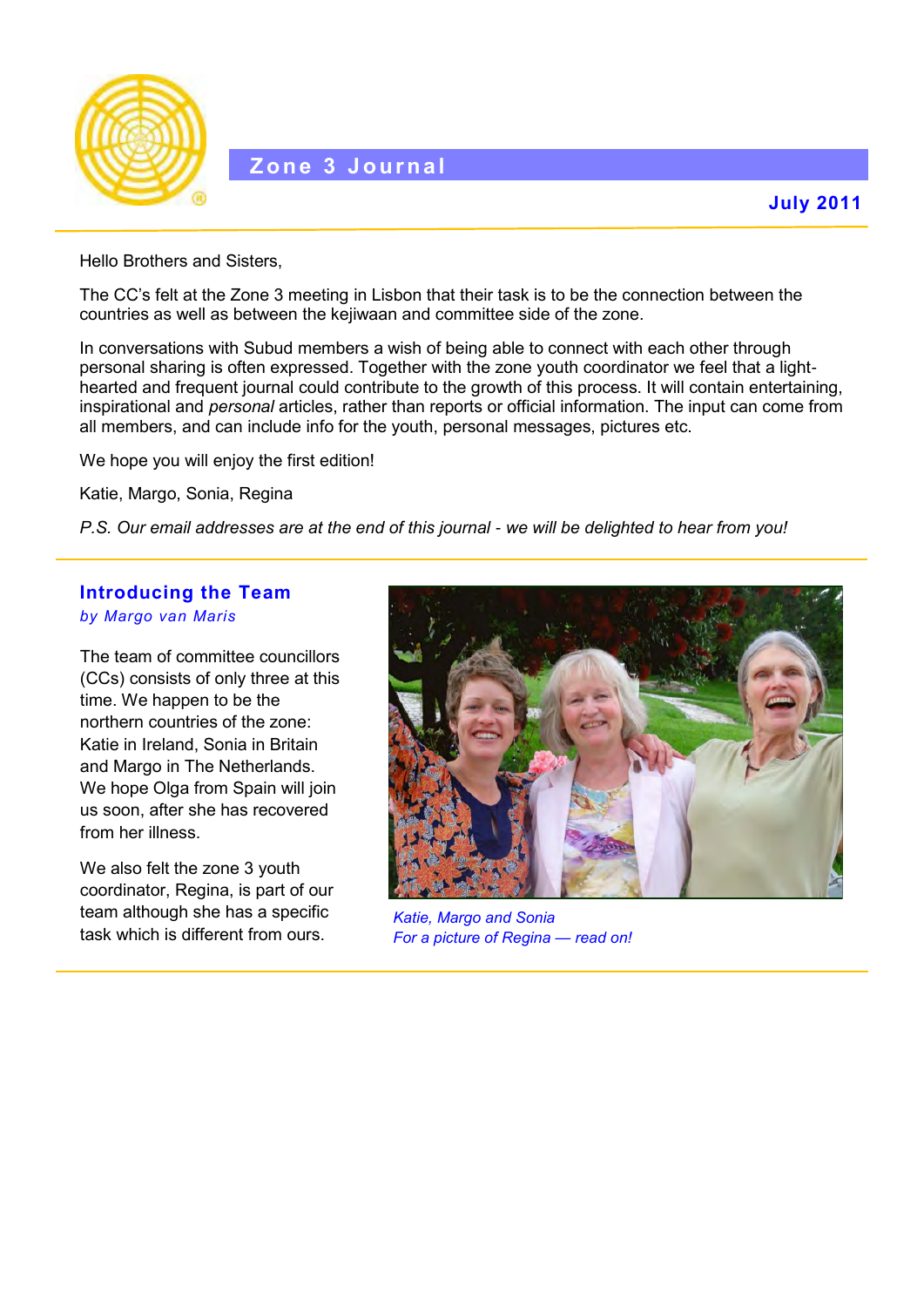## **Joining each other walking the path Home**

*by Feodore & Regina Ruzhenkov-Rodenburg*



Here they are on many requests: some pictures of our wedding :-)

The  $18<sup>th</sup>$  of June, the day of our ceremony, was a very special day, no words are really able to describe. Many Subud members came together to share food, prayers and fellowship with us. Everyone had brought a flower to make a beautiful bouquet. In this way the wide variety of different colors of everyone was in our midst.

We started the afternoon with latihan and testings, followed by our wedding ceremony. In a circle we listened to a piece of Bapak's talk about the importance of the spiritual marriage, followed by different Subud members sharing songs, poems and experiences with us. All building up to the moment that we shared with everyone our wish and reasons to get married, to exchange the rings and ask God for His blessings. Many languages did pass by: Indonesian, Dutch, English, Russian and even

heart language. To close the ceremony we had selamatan.

One of the many amazing feelings is that it felt so intimate as if we were only with 20 people. At the same time it felt so wide as if we were at least with 200 people together. Looking around and seeing the actual number of 50 people didn't match with any of these feelings ! Later we realized of course that so many people were with us in their hearts :-)

We had an amazing and blessed start of walking the path Home together.

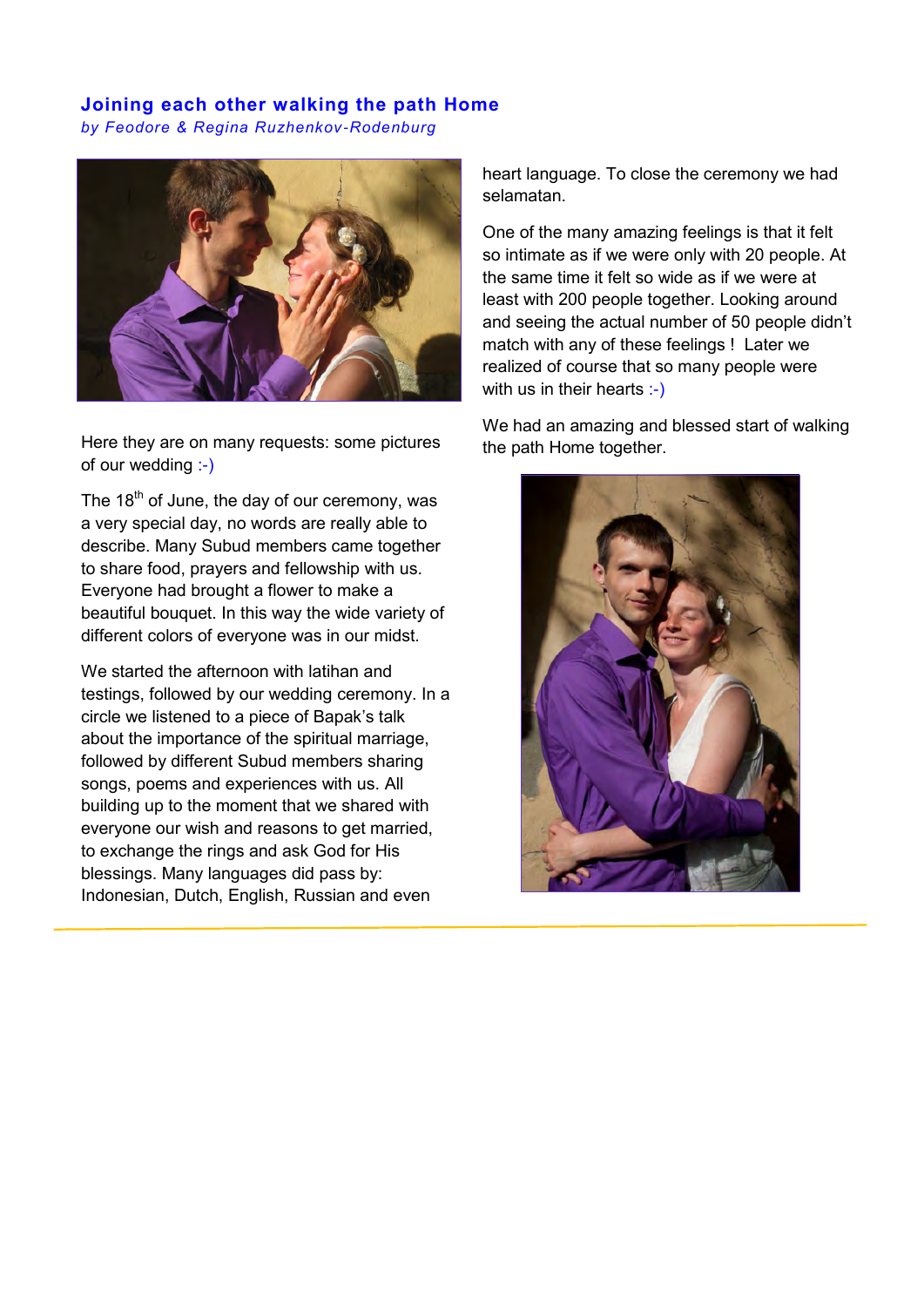#### **On Marriage**  *from "The Prophet" by Kahlil Gibran*

You were born together, and together you shall be forevermore. You shall be together when white wings of death scatter your days. Aye, you shall be together even in the silent memory of God.

But let there be spaces in your togetherness, And let the winds of the heavens dance between you.

Love one another but make not a bond of love: Let it rather be a moving sea between the shores of your souls.

Fill each other's cup but drink not from one cup. Give one another of your bread but eat not from the same loaf.

Sing and dance together and be joyous, but let each one of you be alone, Even as the strings of a lute are alone though they quiver with the same music.

Give your hearts, but not into each other's keeping. For only the hand of Life can contain your hearts.

And stand together, yet not too near together: For the pillars of the temple stand apart, And the oak tree and the cypress grow not in each other's shadow.



### **Postcard from Lisbon** *by Sonia Ray*

Subud Britain's team at the Zone 3 meeting in Lisbon: *Delia Whitbread, KC Howard Ray, KC Paul Gawen, Chair Sonia Ray, CC* 

We used this text in our wedding ceremony and also received it at least eight times with wishes from people.

The text really seems to want to tell us something ;-)

> *Regina & Feodore Ruzhenkov-Rodenburg*